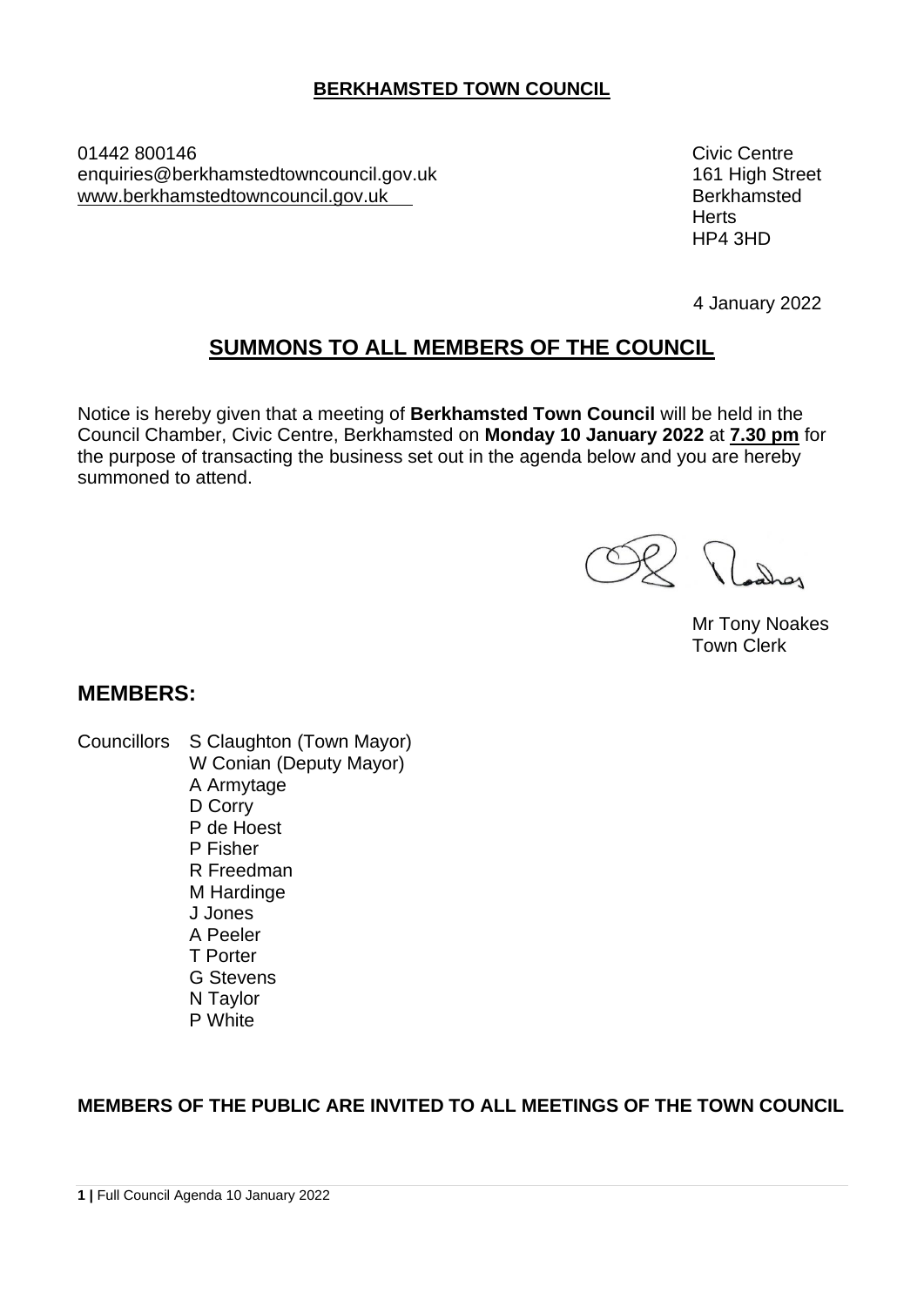## **OPENING MATTERS AND GOVERNANCE**

- **FC 01/22** To receive **Apologies for Absence**
- **FC 02/22** To **receive declarations of interest** regarding items on the agenda

### **FC 03/22 Minutes of the last meeting**

To receive and approve the minutes of the Berkhamsted Town Council held on 8 November 2021.

| Reference | Action                                                                                                                                     | Complete | Outstanding /<br>Responsibility |
|-----------|--------------------------------------------------------------------------------------------------------------------------------------------|----------|---------------------------------|
| 132/21    | Nominate a 3 <sup>rd</sup> Councillor for membership of<br>the Allotment Working Group                                                     | No.      | <b>Town Clerk</b>               |
| 132/21    | Proceed with a local search to increase the<br>size of the allotment estate.                                                               | Ongoing  | <b>Town Clerk</b>               |
| 133/21    | Proceed with the RCEF ITT process                                                                                                          | Yes      | <b>Town Clerk</b>               |
| 134/21    | Set up a WG to discuss and agree the<br>projects to be included in the 2022/23 budget                                                      | Yes      | <b>Town Clerk</b>               |
| 137/21    | Amendment to the Open Door Grant<br>(awarded at FC on 6 September 2021) was<br>approved                                                    | Yes      | <b>Town Clerk</b>               |
| 138/21    | FC agreed to proceed with a full FOL event<br>on 28 November 2021                                                                          | Yes      | <b>Town Clerk</b>               |
| 139/21    | F&P on 6 December 2021 will approve the<br>BTC response to the consultation taking<br>place between 1 November 2021 - 12<br>December 2021. | Yes      | Deputy Town<br><b>Clerk</b>     |

#### **Full Council Minutes Actions – 8 November 2021**

#### **FC 04/22 Town Mayor's Communications**

(i) Berkhamsted Town Council Notice of Vacancy.

#### **FC 05/22 Public Participation**

To **suspend standing orders** to allow any members of the public present to speak.

(i) Berkhamsted Raiders CFC Update - Chris Armond, Chair of Trustees.

#### **STANDING COMMITTEES**

To **receive and adopt** the minutes of the:

#### **FC 06/22 Transport and Environment Committee**